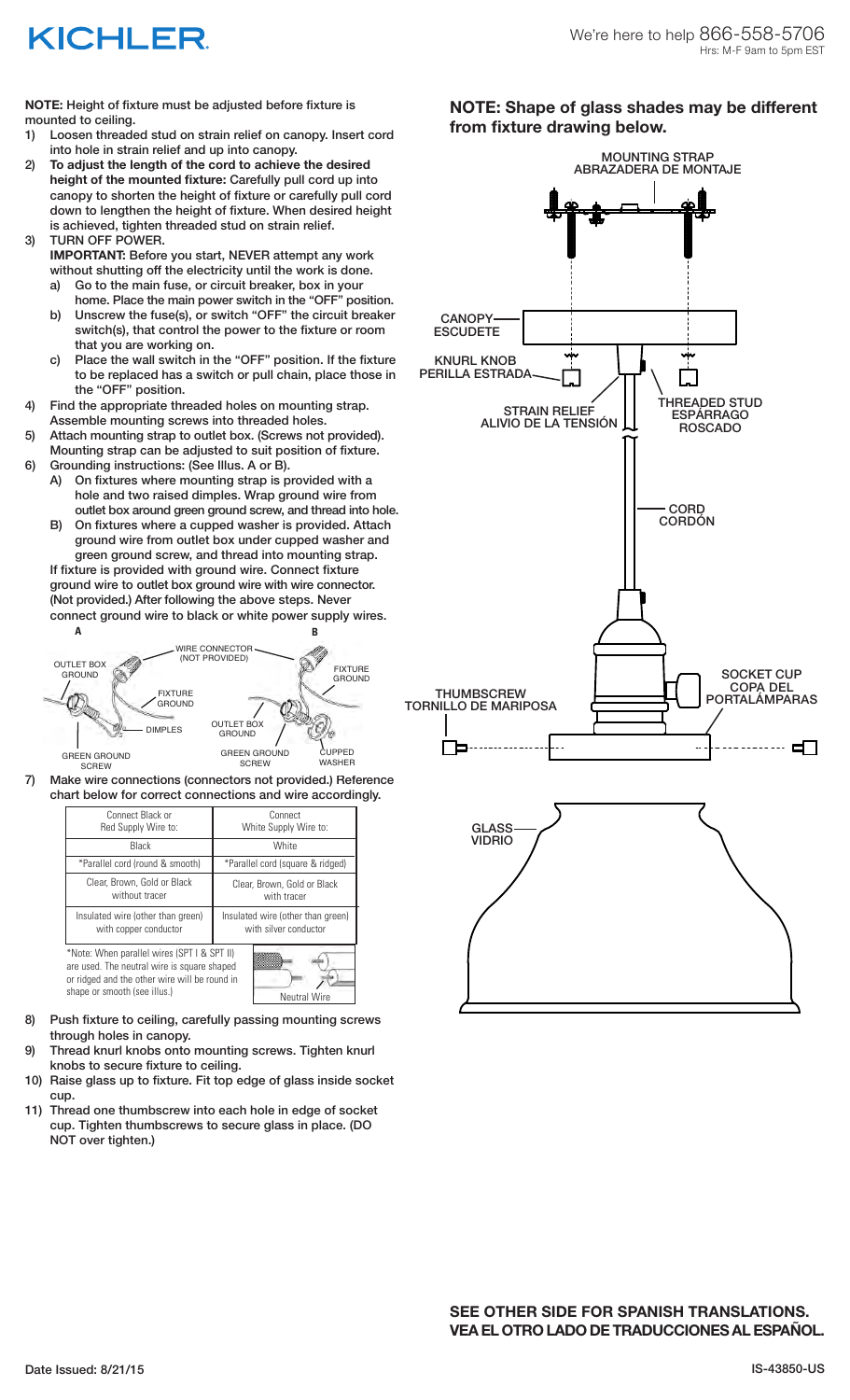# KICHLER

**NOTA:** La altura del artefacto debe ser ajustada antes de que el artefacto sea montado en el techo.

- 1) Afloje el espárrago roscado en el alivio de la tensión en el escudete. Inserte el cordón en el agujero en el alivio de tensión y hasta en el escudete.
- 2) **Para ajustar la longitud del cordón para lograr la altura deseada del artefacto montado:** Afloje el espárrago roscado sobre el alivio de la tensión en el escudete. Jale el cordón cuidadosamente hacia arriba dentro del escudete para acortar la altura del artefacto o jale el cordón cuidadosamente hacia abajo para alargar la altura del artefacto. Cuando se alcance la altura deseada, apriete el espárrago roscado.
- 3) APAGUE LA ALIMENTACIÓN ELÉCTRICA. **IMPORTANTE:** Antes de comenzar, NUNCA trate de trabajar sin antes desconectar la corriente hasta que el trabajo se termine.
	- a) Vaya a la caja principal de fusibles, o interruptor o caja de circuitos de su casa. Coloque el interruptor de la corriente principal en posición de apagado "OFF".
	- b) Desatornille el (los) fusible (s), o coloque el interruptor o interruptores del breaker en posición de apagado "OFF", que controla (n) la corriente hacia el artefacto o habitación donde está trabajando.
	- c) Coloque el interruptor de pared en posición de apagado "OFF". Si el artefacto que se va a reemplazar tiene un interruptor o cadena que se jala, colóquelos en la posición de apagado "OFF".
- 4) Encontrar los agujeros roscados correctos en la abrazadera de montaje. Instalar los tornillos de montaje en los agujeros roscados.
- 5) Unir la abrazadera de montaje a la caja de conexiones. (No se proveen tornillos). La abrazadera de montaje puede ajustarse para acomodar la posición del artefacto.
- 6) Instrucciones de conexión a tierra solamente para los Estados Unidos. (Vea la ilustracion A o B).
	- A) En las lámparas que tienen el fleje, de montaje con un agujero y dos hoyue los realzados. Enrollar el alambre a tierra de la caja tomacorriente alrededor del tornillo verde y pasarlo por el aquiero.
	- B) En las lámparas con una arandela acopada. Fijar el alambre a tierra de la caja tomacorriente del ajo de la arandela acoada y tornillo verde, y paser por el fleje de montaje.

Si la lámpara viene con alambre a tierra. Conecter el alambre a tierra de la lámpara al alambre a tierra de la caja tomacorriente con un conector de alambres (no incluido) espués de seguir los pasos anteriores. Nunca conectar el alambra a tierra a los alambres eléctros negro o blanco.



7) Haga les conexiones de los alambres (no se proveen los connectores.) La tabla de referencia de abajo indica las conexiones correctas y los alambres correspondientes.

| Conectar el alambre de<br>suministro negro o rojo al                                                                                                                                                         | Conectar el alambre de<br>suministro blanco al                  |
|--------------------------------------------------------------------------------------------------------------------------------------------------------------------------------------------------------------|-----------------------------------------------------------------|
| Negro                                                                                                                                                                                                        | Blanco                                                          |
| *Cordon paralelo (redondo y liso)                                                                                                                                                                            | *Cordon paralelo (cuadrado y estriado)                          |
| Claro, marrón, amarillio o negro<br>sin hebra identificadora                                                                                                                                                 | Claro, marrón, amarillio o negro<br>con hebra identificadora    |
| Alambre aislado (diferente del verde)<br>con conductor de cobre                                                                                                                                              | Alambre aislado (diferente del<br>verde) con conductor de plata |
| *Nota: Cuando se utiliza alambre paralelo<br>(SPT I y SPT II). El alambre neutro es de forma<br>cuadrada o estriada y el otro alambre será de<br>forma redonda o lisa. (Vea la ilustración).<br>Hilo Neutral |                                                                 |

### **NOTA: La forma de las pantallas de vidrio puede ser diferente a partir del dibujo del artefacto.**



- 8) Empuje el artefacto hacia el techo, pasando cuidadosamente los tornillos de montaje a través de los orificios en el escudete.
- 9) Atornille las perillas estriadas en los tornillos de montaje. Ajuste las perillas estriadas para fijar el artefacto en el techo.
- 10) Eleve la vidrio hacia el artefacto. Coloque el borde superior del vidrio en el interior de la copa del portalámparas.
- 11) Atornille un tornillo de mariposa en cada agujero en el borde de la taza del casquillo. Apriete los tornillos para fijar el vidrio en su lugar. (No en exceso.)

Date Issued: 8/21/15 IS-43850-US **SEE OTHER SIDE FOR ENGLISH TRANSLATIONS. VEA EL OTRO LADO DE TRADUCCIONES AL INGLÉS.**